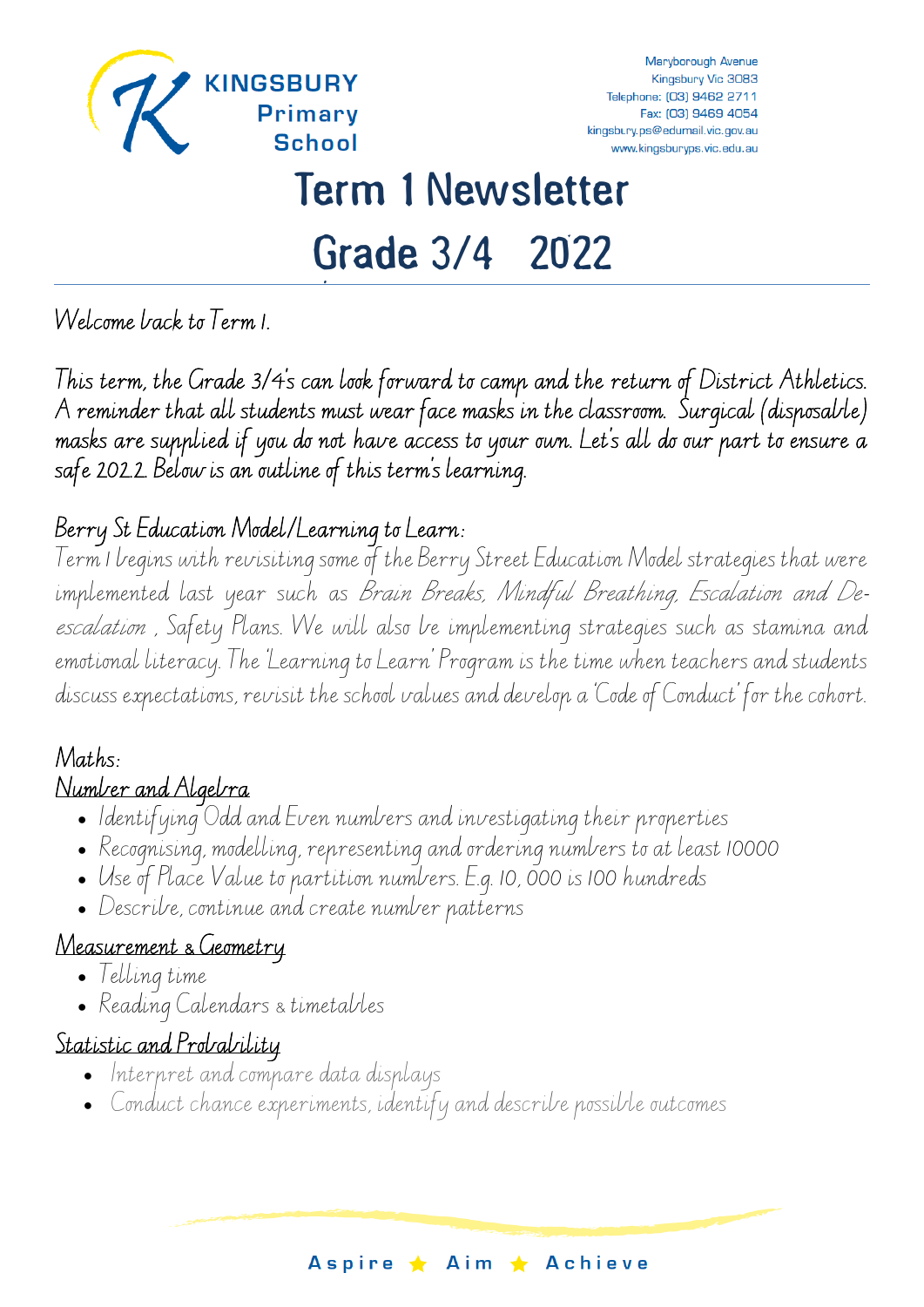Reading: Students will use various strategies when they decode and make meaning of texts. They will describe literal and implied meaning and make connections between themselves and the world around them. This will be done through class novels and guided reading books.

Writing: In writing, the focus will be on Narrative, Persuasive and Recount genres. There will be targeted grammar lessons, which will cover nouns, verbs, adjectives as well as punctuation. Editing skills will be encouraged as a part of their writing where they will go through the process of self-edit, peer edit and teacher edit. On top of this, students will be working on weekly handwriting and spelling lessons based on the SMART spelling program.

# Speaking & Listening

Students will explore different written and visual communication systems, different oral traditions and different ways of constructing meaning. They will participate in activities that depend on shared use of social conventions, including turn-taking patterns, and forms of address that vary according to the degree of formality in social situations.

# Inquiry: First Nations People

This semester, students will be investigating how the Australian continent was (and still is) divided into many Aboriginal Countries and Torres Strait Islander Places, drawing on languages maps, geographical features and other sources such as Traditional Owners and exploring how oral traditions of Aboriginal and Torres Strait Islander people were used to describe Country/Place.

## School Diary and Home Reading:

Each student will use a diary (these will be provided) to record their home reading and as a communication tool. It is an expectation that students read for at least 20 minutes every day. Parents are asked to check and sign the diaries on a daily basis for any communication from the teachers. If you have any queries or concern, please note down in the diary.



#### Homework:

Students' homework will consist of daily home reading and practise of spelling words. Sometimes, students will be asked to do a homework project as part of their research. The main objective of this homework is to develop a home learning routine as well as responsibility to complete assigned tasks independently and within the given time frame. Some students will have personalised Learning Improvement Plans.

#### Reminder:

Camp is approaching on Monday 4 th April, and we are very excited. We will be attending Golden Valley Lodge at Flinders. Golden Valley Lodge is an adventure camp where our students will participate in activities that centre around four main disciplines: high adventure, pioneering, social interaction and large group activities. All students are